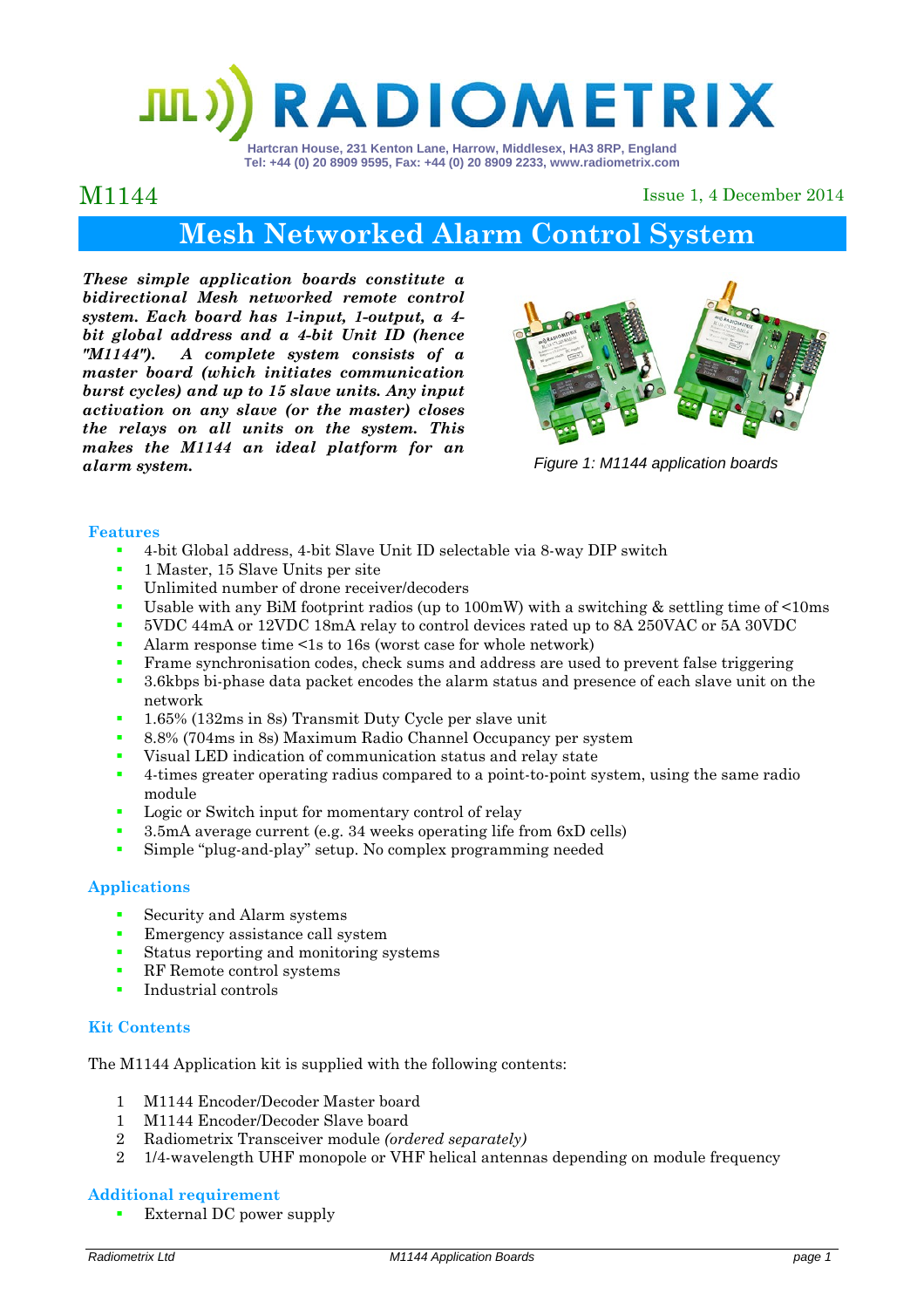#### **M1144 controller and application board**

M1144 allows a network which is star based but 4-hops in all directions to enable a network which is 4 times as large as a standard simple star network. The boards are the same for both master and slave, it is just the M1444 firmware which is different for a master or a slave.

#### **Common features and characteristics of the M1144 boards**

| <b>Interfaces</b>            |                                                                                                                   |  |  |
|------------------------------|-------------------------------------------------------------------------------------------------------------------|--|--|
| Relay Output (RLA1)          | 8A 250VAC rated SPDT change-over relay (5V or 12V coils to order)                                                 |  |  |
| JP1                          | 3.81mm pitch 3-way 2 part "Phoenix" type terminal (COM NC NO)                                                     |  |  |
| JP5                          | Open Drain switch instead of relay (optional)                                                                     |  |  |
| JP7                          | 4 pin ancillary connector (+5V, AUX1, AUX2, GND)                                                                  |  |  |
| Input                        | Active low logic input. Pull-up to 5V, and protection diodes provided                                             |  |  |
| JP2                          | 3.81mm pitch 2-way 2 part "Phoenix" type terminal):                                                               |  |  |
|                              | Compatible with Normally Open (NO) Volt-Free Closing Contact                                                      |  |  |
| JP4                          | No Jumper - Default OD28 binary serial output mode                                                                |  |  |
|                              | Jumper fitted - ASCII diagnostic stream                                                                           |  |  |
| JP4A                         | Unused                                                                                                            |  |  |
| S <sub>1</sub>               | 8-way DIP Switches                                                                                                |  |  |
|                              | Bits 7-4 Global Address                                                                                           |  |  |
|                              | Bits 3-0 Sending Unit Local ID                                                                                    |  |  |
| Power                        | 12VDC and 5VDC versions available                                                                                 |  |  |
| JP3                          | 3.81mm pitch 2 way 2 part "Phoenix" type terminal                                                                 |  |  |
|                              | 40mA peak (plus 18mA/44mA relay coil current if activated)                                                        |  |  |
|                              | 3.5mA average current (relay off, using 10mW BiM1-173.225-10)                                                     |  |  |
| RF                           |                                                                                                                   |  |  |
|                              | Right-angled SMA or MCX socket (or optional terminal block)                                                       |  |  |
|                              |                                                                                                                   |  |  |
| Indicators                   |                                                                                                                   |  |  |
| D <sub>1</sub>               | Relay state Red LED                                                                                               |  |  |
| D2, D3                       | Communication Link Status Red LEDs                                                                                |  |  |
|                              |                                                                                                                   |  |  |
| M1144 control chip           |                                                                                                                   |  |  |
| 28-pin PIC16F883-I/SP        | Clock<br>10MHz (ceramic resonator)                                                                                |  |  |
|                              | Timer 1<br>32.768kHz watch crystal                                                                                |  |  |
|                              | 3.6kbps Biphase coded burst<br>Data rate                                                                          |  |  |
|                              | Addressing<br>User selectable 4-bit Global Address                                                                |  |  |
|                              | User selectable 4-bit Sending Unit Local ID                                                                       |  |  |
|                              | <1s to 16s (worst case for whole network)<br>Response time                                                        |  |  |
| Extreme current saving       | Switchable pull-ups on DIP switch                                                                                 |  |  |
| measures                     | Very low quiescent current 5V 100mA/250mA LDO linear regulator                                                    |  |  |
|                              |                                                                                                                   |  |  |
| <b>Size</b>                  |                                                                                                                   |  |  |
|                              | 76 x 63 x 16mm (excluding connectors)                                                                             |  |  |
|                              | (four 3.3mm diameter mounting holes are provided)                                                                 |  |  |
|                              |                                                                                                                   |  |  |
| <b>Operating temperature</b> |                                                                                                                   |  |  |
|                              | -20 <sup>o</sup> C to +70 <sup>o</sup> C (some radios may be limited to -10 <sup>o</sup> C to +55 <sup>o</sup> C) |  |  |
|                              | $-30^{\circ}$ C to $+70^{\circ}$ C)<br>(Storage)                                                                  |  |  |
|                              |                                                                                                                   |  |  |
| Radio modules                |                                                                                                                   |  |  |
|                              | Compatible BiM pinout transceiver                                                                                 |  |  |
|                              | 10mW BiM1-173.225-10 (UK)                                                                                         |  |  |
|                              |                                                                                                                   |  |  |
|                              | 100mW BiM1-151.300-10 (Australia)<br>10mW NiM2B-434.650-10 (EU)                                                   |  |  |
|                              |                                                                                                                   |  |  |
|                              | 25mW NiM2B-458.700-10-25mW (UK)                                                                                   |  |  |
|                              | 5mW BiM3G-869.85-10 (EU)                                                                                          |  |  |
|                              | Not compatible with RDL2 or 500mW BiM3H or BiM1H due to 10ms                                                      |  |  |
|                              | preamble transmission and regulator current limitations                                                           |  |  |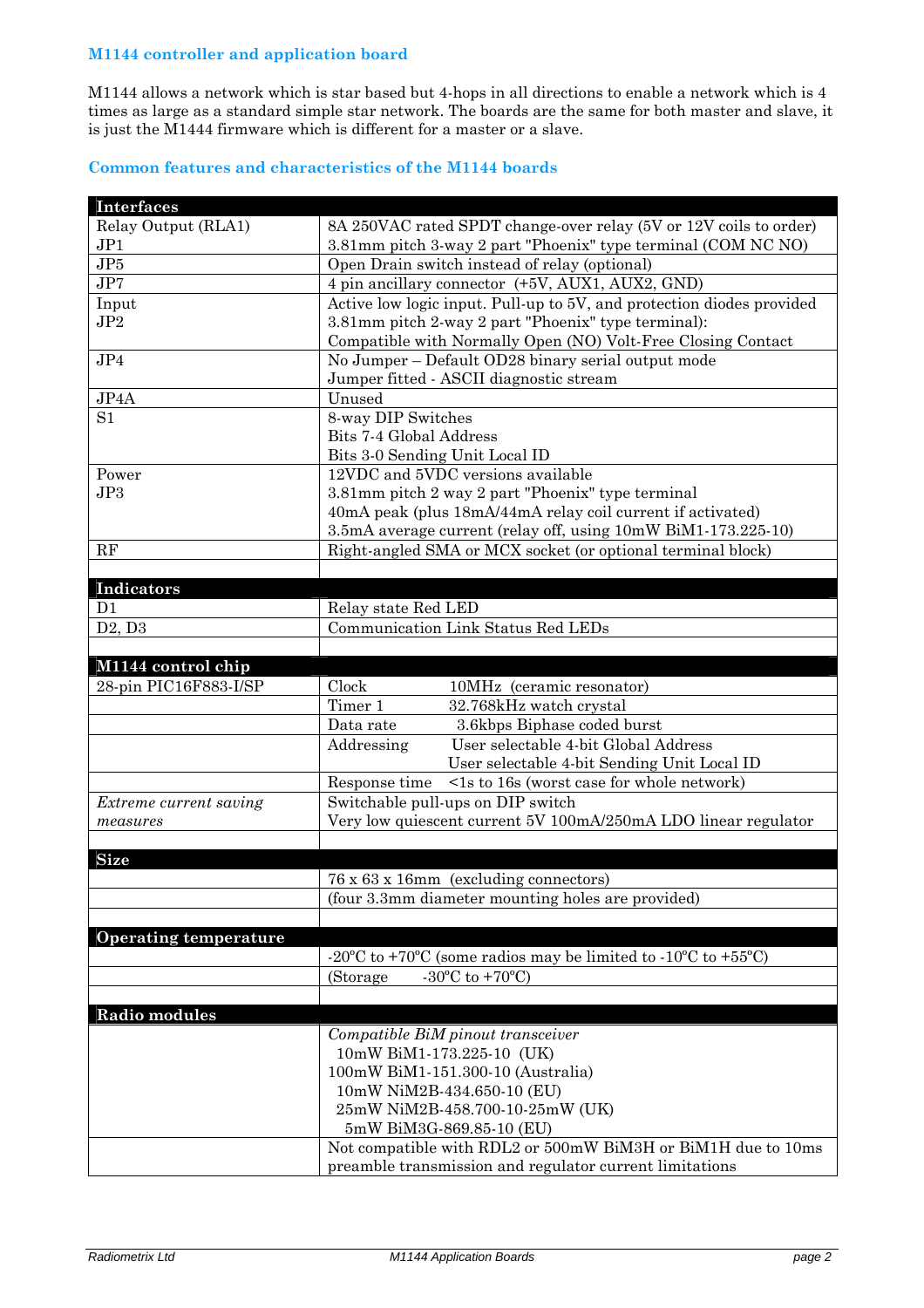| Master LEDs In Lock |                    | No Comms      |
|---------------------|--------------------|---------------|
| D1 (bottom)         | Relay Activated    |               |
| $D2$ (left)         | Short Blink        | OFF           |
| $D3$ (right)        | Regular Long Blink | Regular Blink |

| Slave LEDs   | In Lock         | No Comms    |
|--------------|-----------------|-------------|
| D1 (bottom)  | Relay Activated |             |
| $D2$ (left)  | Short Blinks    | OFF         |
| $D3$ (right) | Various Blinks  | Constant ON |

| Drone LEDs   In Lock |                   | No Comms    |
|----------------------|-------------------|-------------|
| D1 (bottom)          | Relay Activated   |             |
| $D2$ (left)          | Very Short Blink  | OFF         |
| $D3$ (right)         | Long ON/OFF Cycle | Constant ON |



*Figure 2: M1144 Board Component Layout*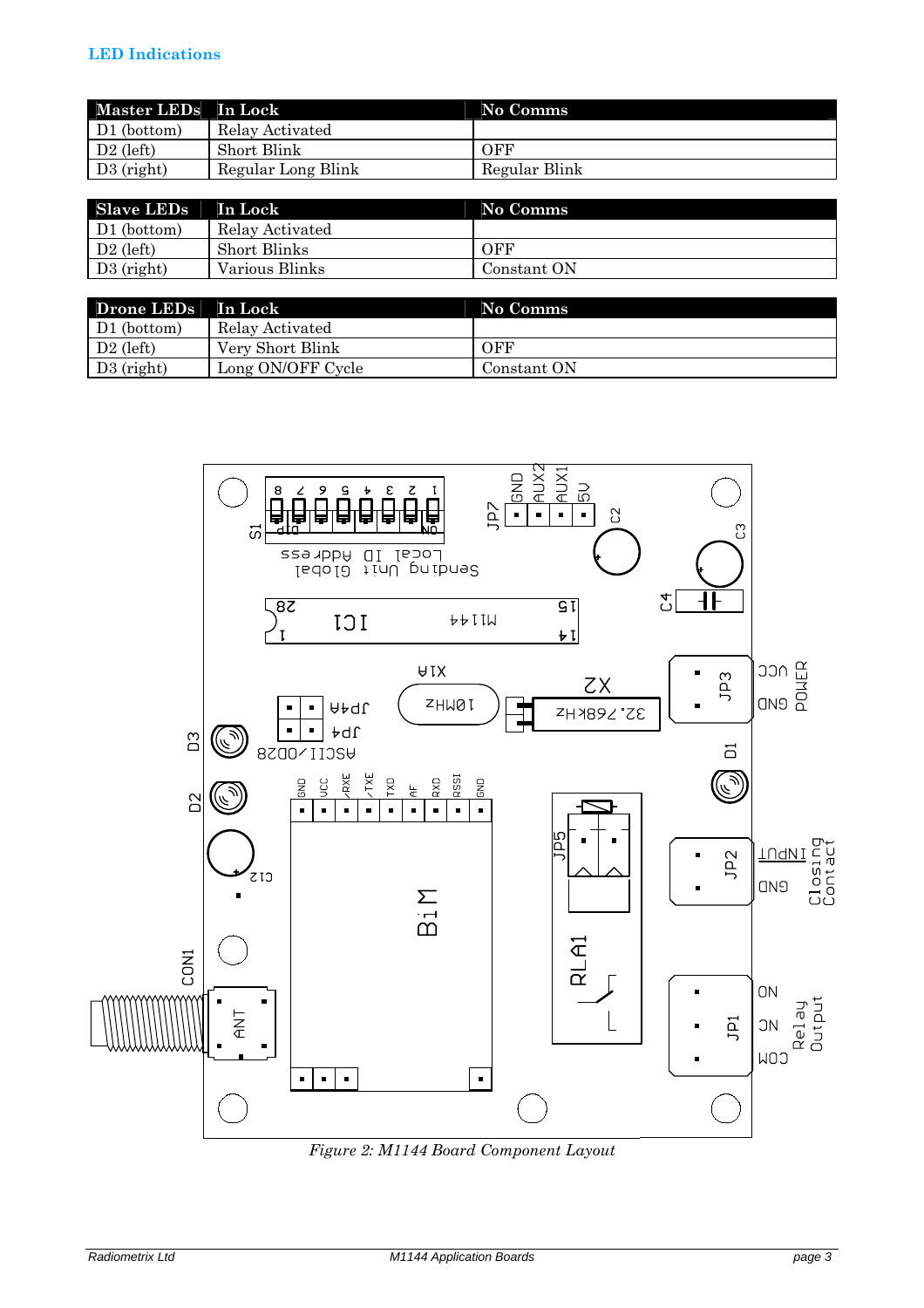#### **Operational Description**

In an M1144 system, timing is everything. Data is only transmitted in carefully defined and synchronised timing "slots". The primary reference for this timing is generated by the Master unit, and is received (and re-sent) by the slave units to provide a consistent time reference across the whole network. A slave unit without valid synchronisation cannot transmit.

The diagram (below) shows how the system timings are arranged.



*Figure 3: M1144 Synchronised data burst slots of each slave and frame transmission in a group* 

The basic timing element is a 50ms "slot" (into which a single transmission packet fits, with some margin for error). 16 slots (and 200ms of inactive dead-time) make an 800ms frame. Each slot in a frame is assigned to a specific slave unit ID number. A unit can only ever transmit in its assigned slot. (slot zero is never used)

Eight frames make up an 8 second group, although it is easier to consider the first four "synchronisation" frames and the second four "reply" frames as almost separate things.

Imagine a system starting from "cold":

In the first frame (zero), the master sends out a synchronising message. This sets the timing "clock" for all slaves in range (these units we refer to as "zone 1 units". In frame one, all these units re-transmit a sync message. Units receiving any of these frame 1 messages, but out of range of the master, are the "zone 2" units

In frame two, the zone two units transmit, and are heard by units further out (out of rnage of both master and zone 1 slaves), which constitute zone three. Finally, in frame three the zone three slaves themselves transmit, to the furthest distant units, in zone four.

Zone four units do not transmit a sync message. They wait until frame four and transmit the first generation of "reply" messages, which are received by the zone three slaves. In frame five, these units transmit their reply message to zone two, which then transmit to zone 1 in frame six, and finally in frame seven the zone 1 units transmit to the master.

In this way, you can see that transmitted data radiates outwards (like the ripples in a pond) in frames 0-3, and "bounces back" inwards in frames 4-7.

Reply message bursts carry alarm, and "unit present on system" information from the network back to the master. On re-sending a reply burst, each slave unit adds its own information to the message

Synchronisation messages carry timing information out through the network, but also contain the sum of all the network alarm and status information as received by the master in the previous frame. This is critically important, as the previous-frame network data contained in the synchronising messages allows every unit (slave, drone or master) to act on any alarm input, and allows every unit to output the same serial data on its auxiliary port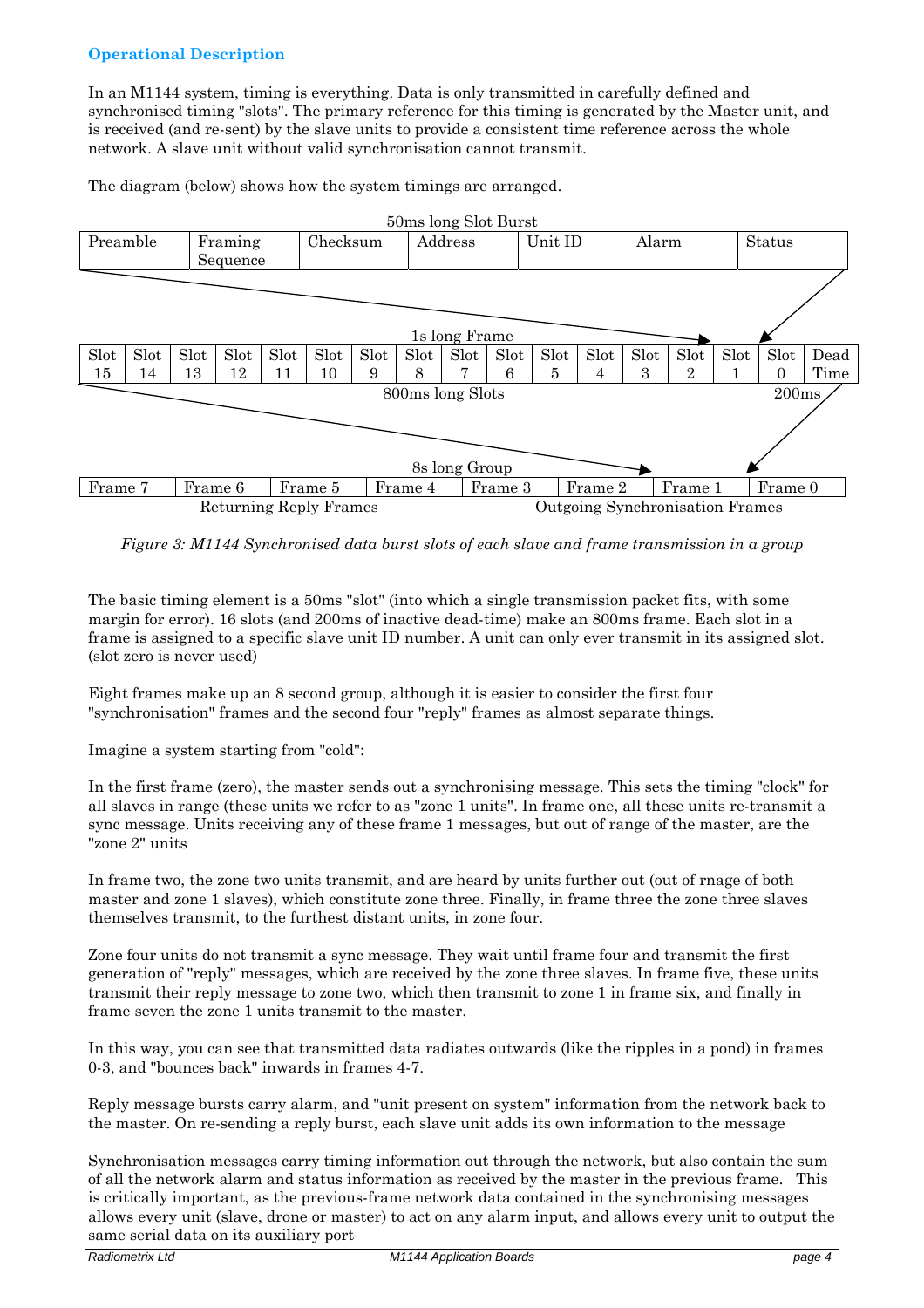#### **ML1144 timings and battery consumption**

The battery consumption is very important in this system and the synchronising system used allows the units to maximise battery life. For example, take the worst case, zone 2 or 3 radio, identity number 15.

| Idle current is approximately $100\mu A$<br>at 4.65 seconds in every 8 second group | $= 0.06$ mA contribution |
|-------------------------------------------------------------------------------------|--------------------------|
| TX contribution: 750ms at 2.4mA (processing)<br>44ms TX actually ON, at 29mA        |                          |
| three times over                                                                    | $= 1.197 \text{mA}$      |
| RX contribution: 850ms at 9mA (main listen)                                         |                          |
| 100 ms at 12 mA (sync listen, LED on)                                               |                          |
|                                                                                     | $= 2.36 \text{mA}$       |

In worst case sync (receiving a sync from a zone 2 unit with slave ID of 14) the sync listen contribution alone rises by 0.9mA, giving us 3.26mA total current.

So an average current would be around 3.5mA.

3.5mA on 20Ah Alkaline battery (6 x D) will last 5700 hours: which is 34 weeks (**over eight months**) (A PP3 battery will run the unit for a week)

#### **Response time**

Alarm "on" activation is faster than "alarm off" (for obvious safety reasons).

Whenever a unit receives either a sync or reply message with any alarm state bit set, it will enter the "alarm on" state and activate its relay. This means that when a unit is activated, the closest units to it (the ones in range) will go into alarm mode as soon as they receive its transmitted message. This will occur within one group, and possibly within the same frame if the activation precedes the unit's slot. This is the fastest possible response time for the system. Generally the worst case should be considered: the time for a unit in zone 4 to alarm in response to the activation of another zone 4 unit, on the "other side" of the network.

In this case, the data bit must propagate in to the master (4 frames) and out again (4 frames): 8 seconds, but to this we must add the even worse situation, that the activation occurs just after the unit's assigned slot: in this case a whole group will tick past before the activated unit will get to transmit its "new" data ... so 16 seconds will elapse.

#### **Setting**

These units are supplied in "slave" and "master" varieties. To maximise operating area, the master should be located in the middle of the site.

The high order 4 DIP switch bits are the 4 bit global (site) address. This must be the same on all units in a system.

Each unit on system must have a unique number.

The local ID on a master should be set at 0000

Local Slave ID numbers (low order DIP switch) must be set between 1 and 15.

Local ID of zero on a slave unit is a special case, turning the unit into a "drone"

A drone listens but does not send data. This is useful where you want to have an indicator only like a siren but no push button alert. It is also useful if you use the AUX1 serial output pin to look at the data on the system. If the data is fed into a board which contains an OD28 output decoder chip it allows the user to display LED indicators of which unit has activated. The OD28 ICs can be purchased separately to enhance the system.

#### **Serial link**

A serial link via JP7 AUX1 is provided which has two modes:

- 1) If the JP4 jumper link nearest the radio module is fitted, the DataStream is a human-readable ASCII diagnostic stream of 1s and 0s indicating status of the system and each cycle outputs effectively the message which is being sent to the system from the master
- 2) If jumper is removed a special OD28 binary stream is sent every cycle and therefore is used by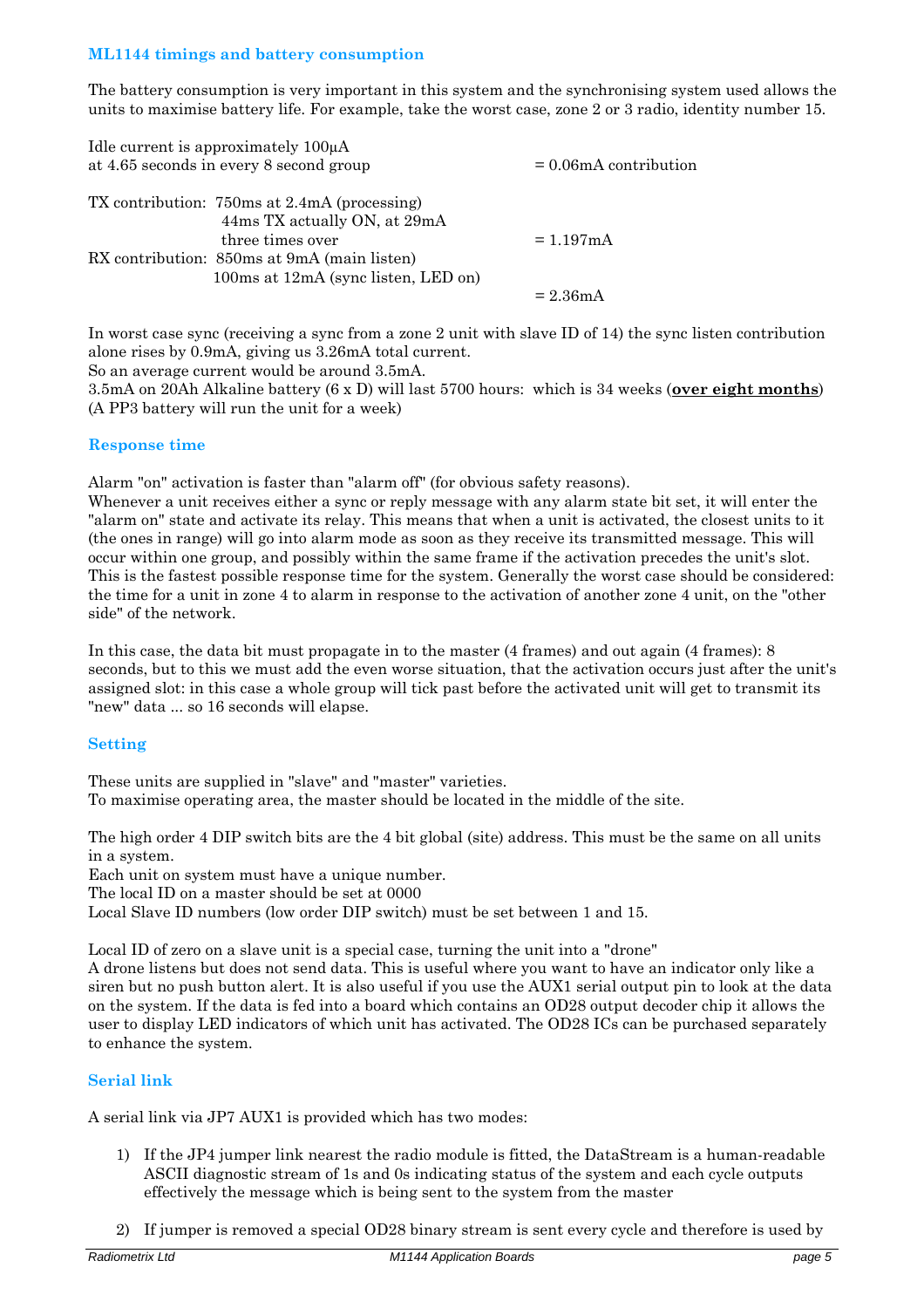systems with the OD28 board for indication purposes. The OD28 allows the user to see units present and alarm states in the form of LED indicators.



*Figure 5: M1144 Application Board Schematics*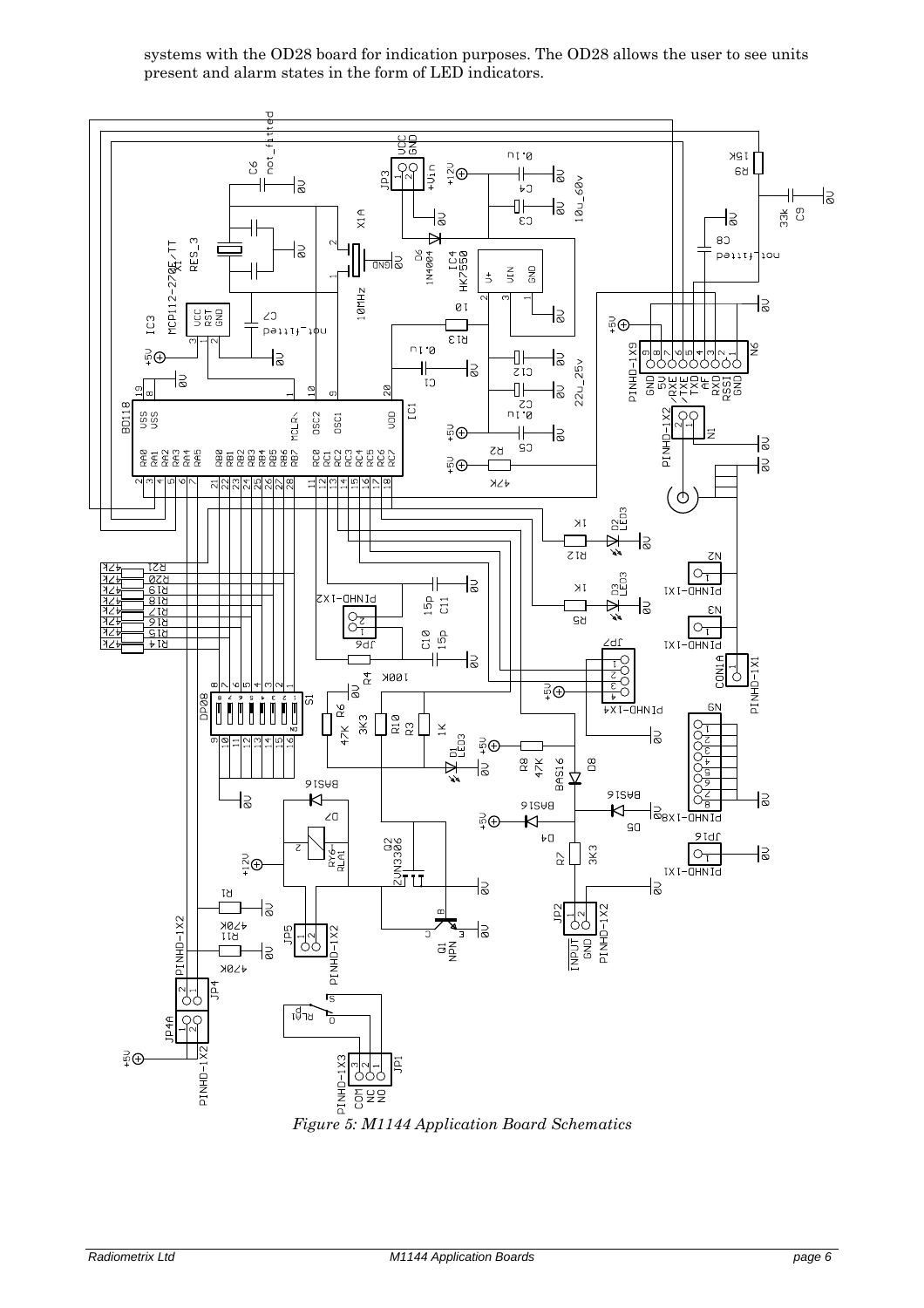#### **Ordering Information**

| Part No.                                                  | Version              | <b>Frequency (MHz)</b> |  |  |
|-----------------------------------------------------------|----------------------|------------------------|--|--|
| M1144-173.225-BiM1-M                                      | Master control board | 173.225                |  |  |
| M1144-173.225-BiM1-S                                      | Slave control board  | 173.225                |  |  |
| Other VHF frequency variants can be supplied if required. |                      |                        |  |  |
|                                                           |                      |                        |  |  |
| M1144-434.650-NiM2B-M                                     | Master control board | 434.650                |  |  |
| M1144-434.650-NIM2B-S                                     | Slave control board  | 434.650                |  |  |
| M1144-458.700-NiM2B-M-25mW                                | Master control board | 458.700                |  |  |
| M1144-458.700-NIM2B-S-25mW                                | Slave control board  | 458.700                |  |  |
| Other UHF frequency variants can be supplied if required. |                      |                        |  |  |

**Note**: For details relating to the radio module fitted on board, see relevant data sheet http://www.radiometrix.com/files/additional/bim1.pdf http://www.radiometrix.com/files/additional/nim2b.pdf

#### **Frequencies and options**

The mater and slave units can take any of the Radiometrix 10mW-100mW VHF/UHF transceiver units which have a BiM footprint and switching and settling time of less than 10ms, thereby offering a number of frequency and power options.

Call sales on +44 20 8909 9595 to see what frequencies and power levels are available in your country.